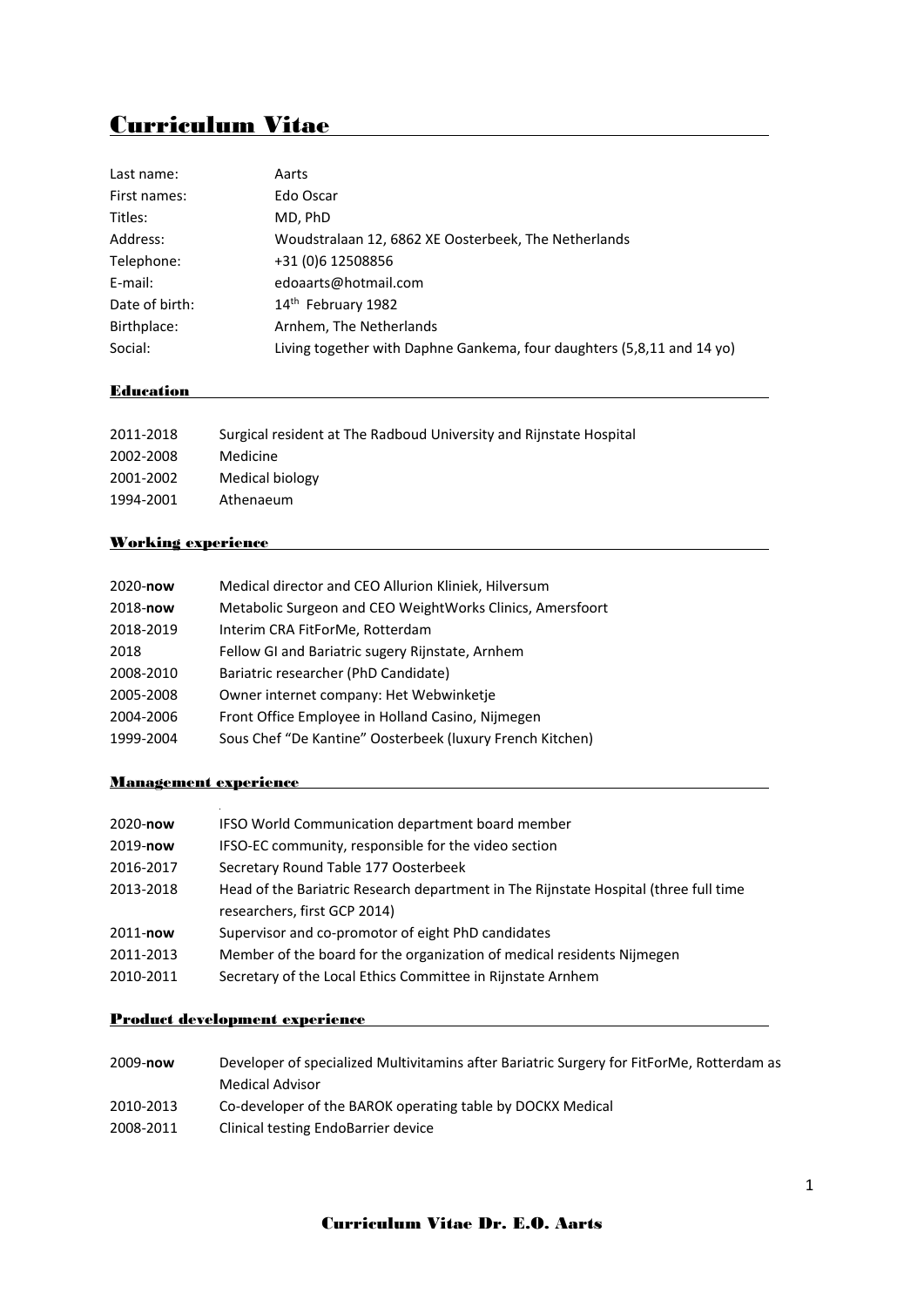#### Awards

| 2020 | Most valuable reviewer for "Obesity Surgery" (55 reviews returned within 0 day in 2020) |
|------|-----------------------------------------------------------------------------------------|
| 2019 | Most valuable reviewer for "Obesity Surgery" (57 reviews returned within 1 day in 2019) |
| 2017 | Grant for prospective study (240k) from Rijnstate Radboud fund                          |
| 2014 | IFSO Young Researcher award for bariatric surgery                                       |
| 2015 | Best poster prize IFSO Vienna (first author J.Homan)                                    |

#### **Other**

| Associate editor "Obesity Surgery"       |
|------------------------------------------|
| Associate editor "BMC Surgery"           |
| Editorial board member "Obesity Surgery" |
| Member of The Round Table 177 Oosterbeek |
|                                          |

#### **Memberships**

| 2020-now | American Society for Metabolic and Bariatric Surgery (ASMBS)                  |
|----------|-------------------------------------------------------------------------------|
| 2017-now | Nederlandse Vereniging voor Gastro-Intestinale Chirurgie (NVGIC)              |
| 2011-now | Dutch Society for Metabolic and Bariatric Surgery (DSMBS)                     |
| 2011-now | International Federation for Surgery of Obesity and Metabolic Diseases (IFSO) |
| 2010-now | Nederlandse Vereniging Voor Heelkunde (NVVH)                                  |

#### Social activities

Love spending time with my spouse and kids going swimming, working in the garden or go fossil hunting. The last four year I train and coach the field hockey team of one of my daughters. Besides being able to spend valuable time with dear friends, giving back to the community is important. That is why together with my fellow members of The Round Table we cook for the elderly and homeless and organize fundraisers to support local initiatives like financing AED's and renovating playgrounds.

Also, bringing research to a higher level is what makes me smile. Therefore I help out colleagues with data support and writing articles during the late hours of the day. Attached are a selection of the publications, presentations and articles of my thesis all focusing on the field of bariatric surgery.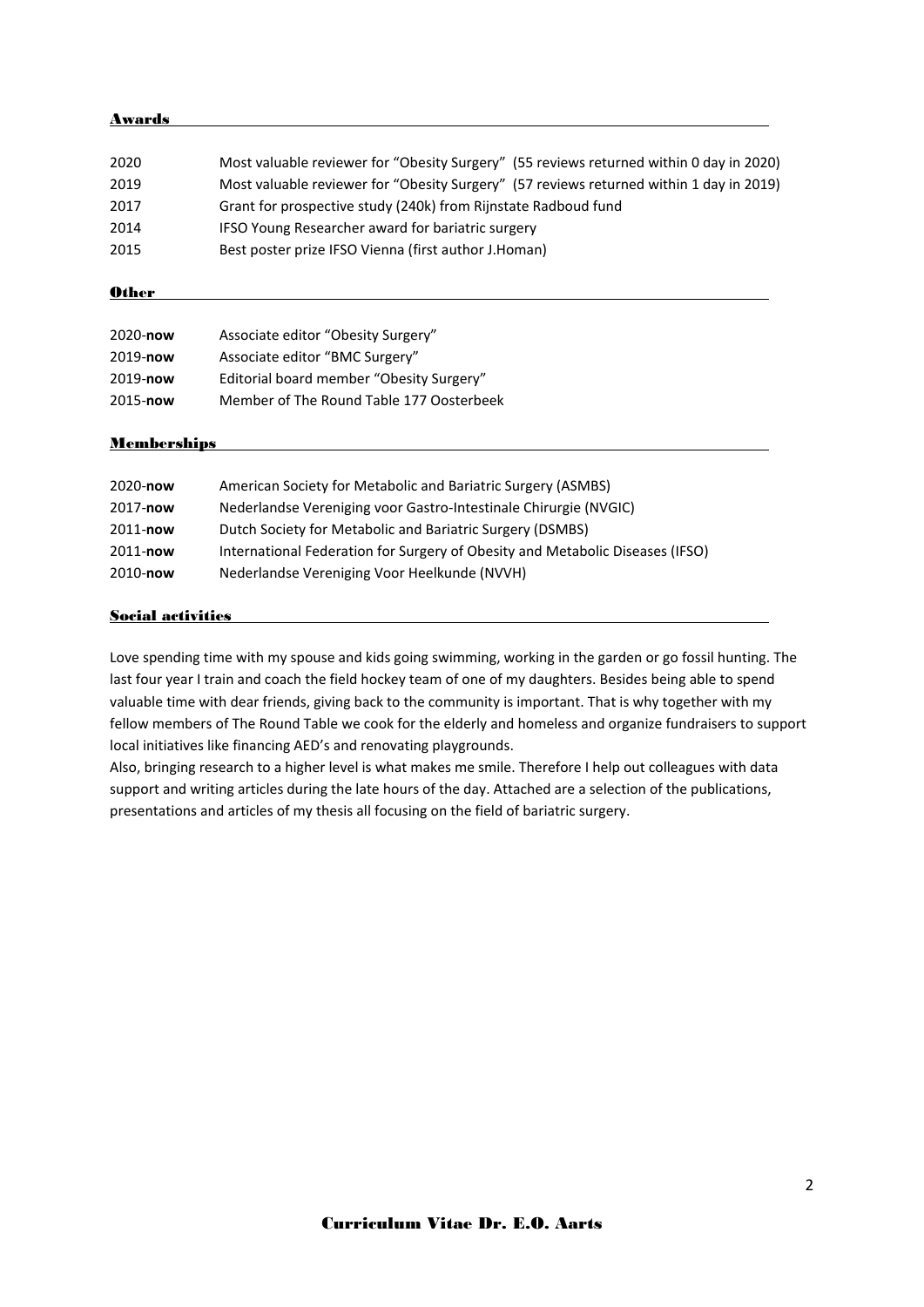#### Thesis ("Outcomes and results of Bariatric Surgery" PhD 9<sup>th</sup>may 2014)

1. Prevalence of anemia and related deficiencies in the first year following laparoscopic gastric bypass for morbid obesity. *E.O. Aarts, B. van Wageningen, I.M.C. Janssen, F.J. Berends.* J Obes. 2012 2. [The gastric sleeve: losing weight as fast as micronutrients?](http://www.ncbi.nlm.nih.gov/pubmed/21088925) *Aarts EO, Janssen IM, Berends FJ.*  Obes Surg. 2011 3. Semiquantitative assessment of bowel habits [and its relation with calcium metabolism after](http://www.ncbi.nlm.nih.gov/pubmed/21253537)  [gastric bypass surgery: a retrospective study.](http://www.ncbi.nlm.nih.gov/pubmed/21253537) *Aarts EO, Berends FJ, Janssen IM, Schweitzer DH.* J Obes. 2011 4. [Vitamin D absorption: consequences of gastric bypass surgery.](http://www.ncbi.nlm.nih.gov/pubmed/21339336) *Aarts E, van Groningen L, Horst R, Telting D, van Sorge A, Janssen I, de Boer H.* Eur J Endocrinol. 2011 5. Preoperative fasting plasma C-peptide level may help to predict Diabetes outcome after Gastric Bypass Surgery. *E.O. Aarts MD, J. Janssen, I.M.C. Janssen MD, D. Telting PhD, H. de Boer MD, PhD.* Obes Surg 2013 6. Gastric Band removal without secondary bariatric surgery; what happens to the patient? *E.O. Aarts MD, K. Dogan MD, P. Koehestani MD, I.M.C. Janssen MD, F.J. Berends MD PhD.* Surg Obes Relat Dis 2013 7. Bariatric Surgery in Men: Effects on Gonadal Hormones, Glucose, Lipid and Bone Metabolism. *E.O. Aarts MD, B. van Wageningen MD, Sandra Loves MD, Ignace Janssen MD, Fred Sweep MD PhD, and Hans de Boer MD PhD.* Clin Endocrinol (Oxf) 2013 8. Long term results after Laparoscopic Adjustable Gastric Banding: A mean fourteen Year follow-up study. *E.O. Aarts MD, K. Dogan MD, P. Koehestanie MD, Th.J. Aufenacker MD PhD, I.M.C. Janssen MD, F.J. Berends MD PhD.* Surg Obes Relat Dis 2014 9. Revisional surgery after failed LAGB; medium term results in 195 patients. *E.O. Aarts MD, P. Koehestani MD, K. Dogan MD, I.M.C. Janssen MD, F.J. Berends MD PhD.* Surg Obes Relat Dis 2014 10. Experiences with Gastrointestinal Endoscopic removal of migrated Adjustable Gastric Bands. *E.O. Aarts, MD, F.J. Berends, PhD, I.M.C. Janssen, MD, P.J. Wahab, PhD, M.J.M. Groenen, PhD.*  [World J Gastroenterol.](http://www.ncbi.nlm.nih.gov/pubmed/25663775) 2015 11*.* [Access-port fixation on the left pectoral fascia in laparoscopic adjustable gastric banding.](http://www.ncbi.nlm.nih.gov/pubmed/20437108) *van Wageningen B, Aarts EO, Janssen IM, Berends FJ.* Obes Surg. 2011 12. Hepatic steatosis in morbidly obese patients [undergoing gastric bypass surgery: assessment](http://www.ncbi.nlm.nih.gov/pubmed/21606262)  [with open-system 1H-MR spectroscopy.](http://www.ncbi.nlm.nih.gov/pubmed/21606262) *van Werven JR, Schreuder TC, Aarts EO, Nederveen*  AJ, Meijer JW, Berends FJ, Janssen IM, Mulder CJ, Jansen PL, Stoker J. AJR Am J Roentgenol. 2011 13. The latest generation of gastric bands: clinically good results, some patient dissatisfaction. *P. Koehestanie, E.O Aarts, I.M.C Janssen, Th..J Aufenacker, F.J. Berends.* Surg Obes Relat Dis *2014* 14. Prevalence of micronutrient deficiencies after Gastric Sleeve resection. *P.W.J. van Rutte, E.O. Aarts , J.F. Smulders , S.W. Nienhuijs.* Obes Surg 2015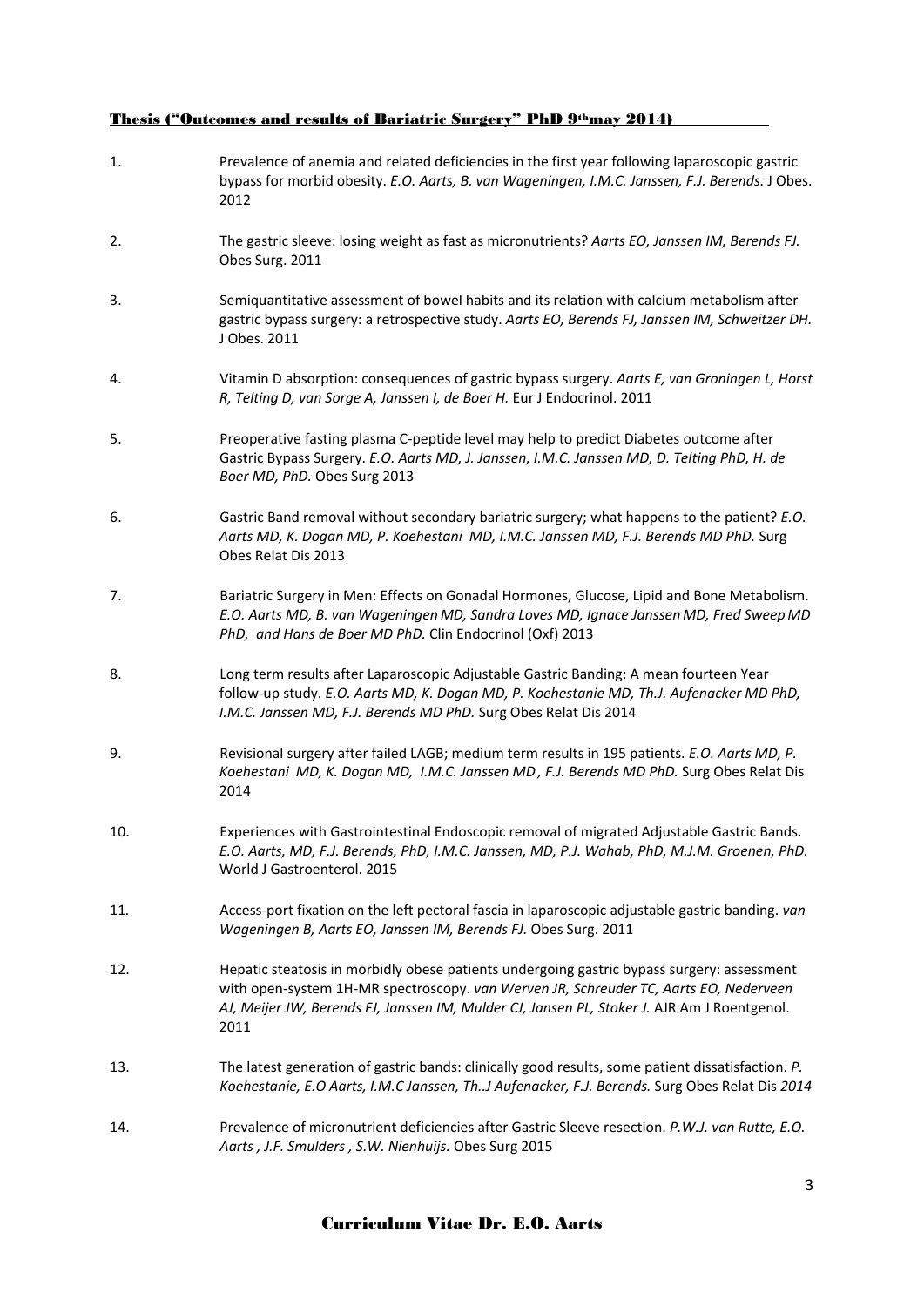15. Optimization of vitamin suppletion after Roux-en-Y Gastric Bypass Surgery can lower postoperative deficiencies: a randomized controlled trial. *K. Dogan MD, E.O. Aarts MD, P. Koehestanie MD, B. Betzel MD, N. Ploeger MANPH. de Boer MD PhD, Th.J. Aufenacker MD PhD, C.J.H.M. van Laarhoven PhD MD I.M.C. Janssen MD, F.J. Berends MD PhD.* Medicine 2015

#### Most relevant other bariatric publications (total 70 publications)

- 1. [Alterations of hormonally active fibroblast growth factors after Roux-en-Y gastric bypass](http://www.ncbi.nlm.nih.gov/pubmed/21691104)  [surgery.](http://www.ncbi.nlm.nih.gov/pubmed/21691104) *Jansen PL, van Werven J, Aarts E, Berends F, Janssen I, Stoker J, Schaap FG.* Dig Dis 2011
- 2. Esophageal motor responses to increasing adjustment of an implanted gastric band *Burgerhart JS, Aarts EO, van de Meeberg PC, Berends FJ, Siersema PD, Smout AJ.*  Neurogastroenterologic Motility 2014
- 3. Hepatic and peripheral insulin sensitivity do not improve 2 weeks after bariatric surgery. De Weijer BA, Aarts E, Janssen IM, Berends FJ, van de Laar *A, Kaasjager K, Ackermans MT, Fliers E, Serlie MJ.* Obesity (Silver Spring) 2014
- 4. Calorie restriction is a major determinant of the short-term metabolic effect of gastric Bypass surgery in obese type 2 diabetic patients. *Lips MA, de Groot GH, van Klinken JB, Aarts E, Berends FJ, Janssen IM, van Ramshorst B, van Wagensveld BA, Swank DJ, van Dielen F, Willems van Dijk K, Pijl H.* Clinical Endocrinology (Oxf) 2014
- 5. The feasibility of delivering a duodenal-jejunal bypass liner (endobarrier) endoscopically with patients under conscious sedation *Koehestanie P, Betzel B, Dogan K, Berends F, Janssen I, Aarts E, Groenen M, Wahab P.* Surgical Endoscopy 2015
- 6. Acute pancreatitis as an adverse event in patients with the duodenal-jejunal bypass liner. *[Betzel B,](http://www.ncbi.nlm.nih.gov/pubmed/?term=Betzel%20B%5BAuthor%5D&cauthor=true&cauthor_uid=26021308) [Homan J,](http://www.ncbi.nlm.nih.gov/pubmed/?term=Homan%20J%5BAuthor%5D&cauthor=true&cauthor_uid=26021308) [Aarts E,](http://www.ncbi.nlm.nih.gov/pubmed/?term=Aarts%20E%5BAuthor%5D&cauthor=true&cauthor_uid=26021308) [Janssen I,](http://www.ncbi.nlm.nih.gov/pubmed/?term=Janssen%20I%5BAuthor%5D&cauthor=true&cauthor_uid=26021308) [Spanier M,](http://www.ncbi.nlm.nih.gov/pubmed/?term=Spanier%20M%5BAuthor%5D&cauthor=true&cauthor_uid=26021308) [Wahab P,](http://www.ncbi.nlm.nih.gov/pubmed/?term=Wahab%20P%5BAuthor%5D&cauthor=true&cauthor_uid=26021308) [Groenen M,](http://www.ncbi.nlm.nih.gov/pubmed/?term=Groenen%20M%5BAuthor%5D&cauthor=true&cauthor_uid=26021308) [Berends F](http://www.ncbi.nlm.nih.gov/pubmed/?term=Berends%20F%5BAuthor%5D&cauthor=true&cauthor_uid=26021308)*. Endoscopy 2015
- 7. Is reimplantation of the duodenal-jejunal bypass liner feasible? *[Koehestanie P,](http://www.ncbi.nlm.nih.gov/pubmed/?term=Koehestanie%20P%5BAuthor%5D&cauthor=true&cauthor_uid=25979208) [Betzel B,](http://www.ncbi.nlm.nih.gov/pubmed/?term=Betzel%20B%5BAuthor%5D&cauthor=true&cauthor_uid=25979208) [Aarts](http://www.ncbi.nlm.nih.gov/pubmed/?term=Aarts%20EO%5BAuthor%5D&cauthor=true&cauthor_uid=25979208)  [EO,](http://www.ncbi.nlm.nih.gov/pubmed/?term=Aarts%20EO%5BAuthor%5D&cauthor=true&cauthor_uid=25979208) [Janssen IM,](http://www.ncbi.nlm.nih.gov/pubmed/?term=Janssen%20IM%5BAuthor%5D&cauthor=true&cauthor_uid=25979208) [Wahab P,](http://www.ncbi.nlm.nih.gov/pubmed/?term=Wahab%20P%5BAuthor%5D&cauthor=true&cauthor_uid=25979208) [Berends FJ](http://www.ncbi.nlm.nih.gov/pubmed/?term=Berends%20FJ%5BAuthor%5D&cauthor=true&cauthor_uid=25979208)*. [Surg Obes Relat Dis.](http://www.ncbi.nlm.nih.gov/pubmed/25979208) 2015
- 8. Safety experience with the duodenal-jejunal bypass liner: an endoscopic treatment for diabetes and obesity**.** *[Betzel B,](http://www.ncbi.nlm.nih.gov/pubmed/?term=Betzel%20B%5BAuthor%5D&cauthor=true&cauthor_uid=25952090) [Koehestanie P,](http://www.ncbi.nlm.nih.gov/pubmed/?term=Koehestanie%20P%5BAuthor%5D&cauthor=true&cauthor_uid=25952090) [Aarts EO,](http://www.ncbi.nlm.nih.gov/pubmed/?term=Aarts%20EO%5BAuthor%5D&cauthor=true&cauthor_uid=25952090) [Dogan K,](http://www.ncbi.nlm.nih.gov/pubmed/?term=Dogan%20K%5BAuthor%5D&cauthor=true&cauthor_uid=25952090) [Homan J,](http://www.ncbi.nlm.nih.gov/pubmed/?term=Homan%20J%5BAuthor%5D&cauthor=true&cauthor_uid=25952090) [Janssen IM,](http://www.ncbi.nlm.nih.gov/pubmed/?term=Janssen%20IM%5BAuthor%5D&cauthor=true&cauthor_uid=25952090) [Wahab PJ,](http://www.ncbi.nlm.nih.gov/pubmed/?term=Wahab%20PJ%5BAuthor%5D&cauthor=true&cauthor_uid=25952090) [Groenen MJ,](http://www.ncbi.nlm.nih.gov/pubmed/?term=Groenen%20MJ%5BAuthor%5D&cauthor=true&cauthor_uid=25952090) [Berends FJ.](http://www.ncbi.nlm.nih.gov/pubmed/?term=Berends%20FJ%5BAuthor%5D&cauthor=true&cauthor_uid=25952090)* [Gastrointest Endosc.](http://www.ncbi.nlm.nih.gov/pubmed/25952090) 2015
- 9. Subclinical hypothyroidism and its relation to obesity in patients before and after Roux-en-Y gastric bypass. *[Janssen IM,](http://www.ncbi.nlm.nih.gov/pubmed/?term=Janssen%20IM%5BAuthor%5D&cauthor=true&cauthor_uid=25868841) [Homan J,](http://www.ncbi.nlm.nih.gov/pubmed/?term=Homan%20J%5BAuthor%5D&cauthor=true&cauthor_uid=25868841) [Schijns W,](http://www.ncbi.nlm.nih.gov/pubmed/?term=Schijns%20W%5BAuthor%5D&cauthor=true&cauthor_uid=25868841) [Betzel B](http://www.ncbi.nlm.nih.gov/pubmed/?term=Betzel%20B%5BAuthor%5D&cauthor=true&cauthor_uid=25868841), [Aarts EO,](http://www.ncbi.nlm.nih.gov/pubmed/?term=Aarts%20EO%5BAuthor%5D&cauthor=true&cauthor_uid=25868841) [Berends FJ,](http://www.ncbi.nlm.nih.gov/pubmed/?term=Berends%20FJ%5BAuthor%5D&cauthor=true&cauthor_uid=25868841) [de Boer H](http://www.ncbi.nlm.nih.gov/pubmed/?term=de%20Boer%20H%5BAuthor%5D&cauthor=true&cauthor_uid=25868841)*. [Surg](http://www.ncbi.nlm.nih.gov/pubmed/25868841)  [Obes Relat Dis.](http://www.ncbi.nlm.nih.gov/pubmed/25868841) 2015
- 10. Secondary surgery after sleeve gastrectomy: Roux-en-Y gastric bypass or biliopancreatic diversion with duodenal switch. *[Homan J,](http://www.ncbi.nlm.nih.gov/pubmed/?term=Homan%20J%5BAuthor%5D&cauthor=true&cauthor_uid=25769402) [Betzel B,](http://www.ncbi.nlm.nih.gov/pubmed/?term=Betzel%20B%5BAuthor%5D&cauthor=true&cauthor_uid=25769402) [Aarts EO,](http://www.ncbi.nlm.nih.gov/pubmed/?term=Aarts%20EO%5BAuthor%5D&cauthor=true&cauthor_uid=25769402) [van Laarhoven KJ,](http://www.ncbi.nlm.nih.gov/pubmed/?term=van%20Laarhoven%20KJ%5BAuthor%5D&cauthor=true&cauthor_uid=25769402) [Janssen IM,](http://www.ncbi.nlm.nih.gov/pubmed/?term=Janssen%20IM%5BAuthor%5D&cauthor=true&cauthor_uid=25769402)  [Berends FJ](http://www.ncbi.nlm.nih.gov/pubmed/?term=Berends%20FJ%5BAuthor%5D&cauthor=true&cauthor_uid=25769402)*. [Surg Obes Relat Dis.](http://www.ncbi.nlm.nih.gov/pubmed/25769402) 2014
- 11. Vitamin and Mineral Deficiencies After Biliopancreatic Diversion and Biliopancreatic Diversion with Duodenal Switch-the Rule Rather than the Exception. *[Homan J,](http://www.ncbi.nlm.nih.gov/pubmed/?term=Homan%20J%5BAuthor%5D&cauthor=true&cauthor_uid=25595384) [Betzel B,](http://www.ncbi.nlm.nih.gov/pubmed/?term=Betzel%20B%5BAuthor%5D&cauthor=true&cauthor_uid=25595384) [Aarts EO,](http://www.ncbi.nlm.nih.gov/pubmed/?term=Aarts%20EO%5BAuthor%5D&cauthor=true&cauthor_uid=25595384) [Dogan](http://www.ncbi.nlm.nih.gov/pubmed/?term=Dogan%20K%5BAuthor%5D&cauthor=true&cauthor_uid=25595384)  [K,](http://www.ncbi.nlm.nih.gov/pubmed/?term=Dogan%20K%5BAuthor%5D&cauthor=true&cauthor_uid=25595384) [van Laarhoven KJ,](http://www.ncbi.nlm.nih.gov/pubmed/?term=van%20Laarhoven%20KJ%5BAuthor%5D&cauthor=true&cauthor_uid=25595384) [Janssen IM,](http://www.ncbi.nlm.nih.gov/pubmed/?term=Janssen%20IM%5BAuthor%5D&cauthor=true&cauthor_uid=25595384) [Berends FJ](http://www.ncbi.nlm.nih.gov/pubmed/?term=Berends%20FJ%5BAuthor%5D&cauthor=true&cauthor_uid=25595384)*. [Surg Obes Relat Dis.](http://www.ncbi.nlm.nih.gov/pubmed/25769402) 2014
- 12. [Effectiveness and Safety of Sleeve Gastrectomy, Gastric Bypass, and Adjustable Gastric](http://www.ncbi.nlm.nih.gov/pubmed/25408433)  [Banding in Morbidly Obese Patients: a Multicentre, Retrospective, Matched Cohort Study.](http://www.ncbi.nlm.nih.gov/pubmed/25408433)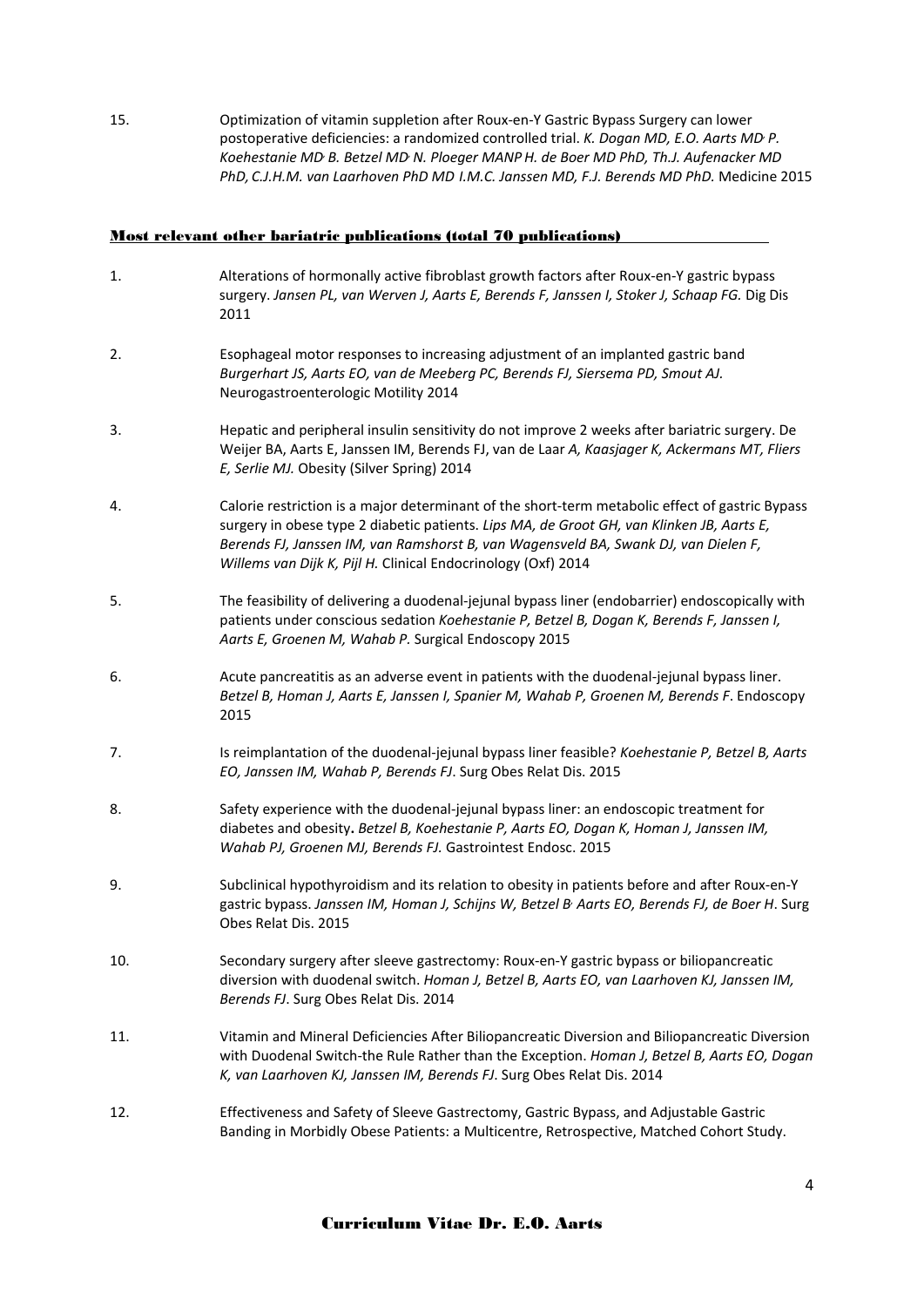|     | Dogan K, Gadiot RP, Aarts EO, Betzel B, van Laarhoven CJ, Biter LU, Mannaerts GH,<br>Aufenacker TJ, Janssen IM, Berends FJ. Obes Surg. 2015                                                                                                                                                                                                        |
|-----|----------------------------------------------------------------------------------------------------------------------------------------------------------------------------------------------------------------------------------------------------------------------------------------------------------------------------------------------------|
| 13. | Long-term effects of laparoscopic Roux-en-Y gastric bypass on diabetes mellitus, hypertension<br>and dyslipidaemia in morbidly obese patients. Dogan K, Betzel B, Homan J, Aarts EO, Ploeger<br>N, de Boer H, Aufenacker TJ, van Laarhoven CJ, Janssen IM, Berends FJ. Surg Obes Relat Dis.<br>2014                                                |
| 14. | Fast-track bariatric surgery improves perioperative care and logistics compared to<br>conventional care. Dogan K, Kraaij L, Aarts EO, Koehestanie P, Hammink E, van Laarhoven CJ,<br>Aufenacker TJ, Janssen IM, Berends FJ. Obes Surg. 2015                                                                                                        |
| 15. | A short or a long Roux limb in gastric bypass surgery: does it matter? Dogan K, Homan J, Aarts<br>EO, van Laarhoven CJ, Janssen IM, Berends FJ. Surg Endosc. 2016                                                                                                                                                                                  |
| 16. | Changes in glycemic control and body weight after explantation of the duodenal-jejunal<br>bypass liner. Betzel B, Koehestanie P, Homan J, Aarts EO, Janssen IM, de Boer H, Wahab PJ,<br>Groenen MJ, Berends FJ. Gastrointest Endosc. 2016                                                                                                          |
| 17. | Loose and frequent stools and PTH levels are positively correlated post-gastric bypass surgery<br>due to less efficient intestinal calcium absorption. Schijns W, Aarts EO, Berends FJ, Janssen IM,<br>Schweitzer DH. Surg Obes Relat Dis. 2016                                                                                                    |
| 18. | An optimized multivitamin supplement lowers the number of vitamin and mineral deficiencies<br>three years after Roux-en-Y gastric bypass: a cohort study. Homan J, Schijns W, Aarts EO, van<br>Laarhoven CJ, Janssen IM, Berends FJ. Surg Obes Relat Dis. 2016                                                                                     |
| 19. | Management of vitamin K deficiency after biliopancreatic diversion with or without duodenal<br>switch. Homan J, Ruinemans-Koerts J, Aarts EO, Janssen IM, Berends FJ, de Boer H. Surg Obes<br>Relat Dis. 2016                                                                                                                                      |
| 20. | Efficacy of oral compared with intramuscular vitamin B-12 supplementation after Roux-en-Y<br>gastric bypass: a randomized controlled trial. Schijns W, Homan J, van der Meer L, Janssen IM,<br>van Laarhoven CJ, Berends FJ, Aarts EO. Am J Clin Nutr. 2018                                                                                        |
| 21. | A Longer Biliopancreatic Limb in Roux-en-Y Gastric Bypass Improves Weight Loss in the First<br>Years After Surgery: Results of a Randomized Controlled Trial. Homan J, Boerboom A, Aarts E,<br>Dogan K, van Laarhoven C, Janssen I, Berends F. Obes Surg. 2018                                                                                     |
| 22. | A long biliopancreatic and short alimentary limb results in more weight loss in revisional RYGB<br>surgery. Outcomes of the randomized controlled ELEGANCE REDO trial. Boerboom A, Homan<br>J, Aarts E, Aufenacker T, Janssen I, Berends F. Surg Obes Relat Dis. 2019                                                                              |
| 23. | Adequate Multivitamin Supplementation after Roux-En-Y Gastric Bypass Results in a Decrease<br>of National Health Care Costs: a Cost-Effectiveness Analysis. Homan J, Schijns W, Janssen IMC,<br>Berends FJ, Aarts EO. Obes Surg. 2019                                                                                                              |
| 24. | Study rationale and protocol of the BARICO study: a longitudinal, prospective, observational<br>study to evaluate the effects of weight loss on brain function and structure after bariatric<br>surgery. Vreeken D, Wiesmann M, Deden LN, Arnoldussen IAC, Aarts E, Kessels RPC, Kleemann<br>R, Hazebroek EJ, Aarts EO, Kiliaan AJ. BMJ Open. 2019 |
|     |                                                                                                                                                                                                                                                                                                                                                    |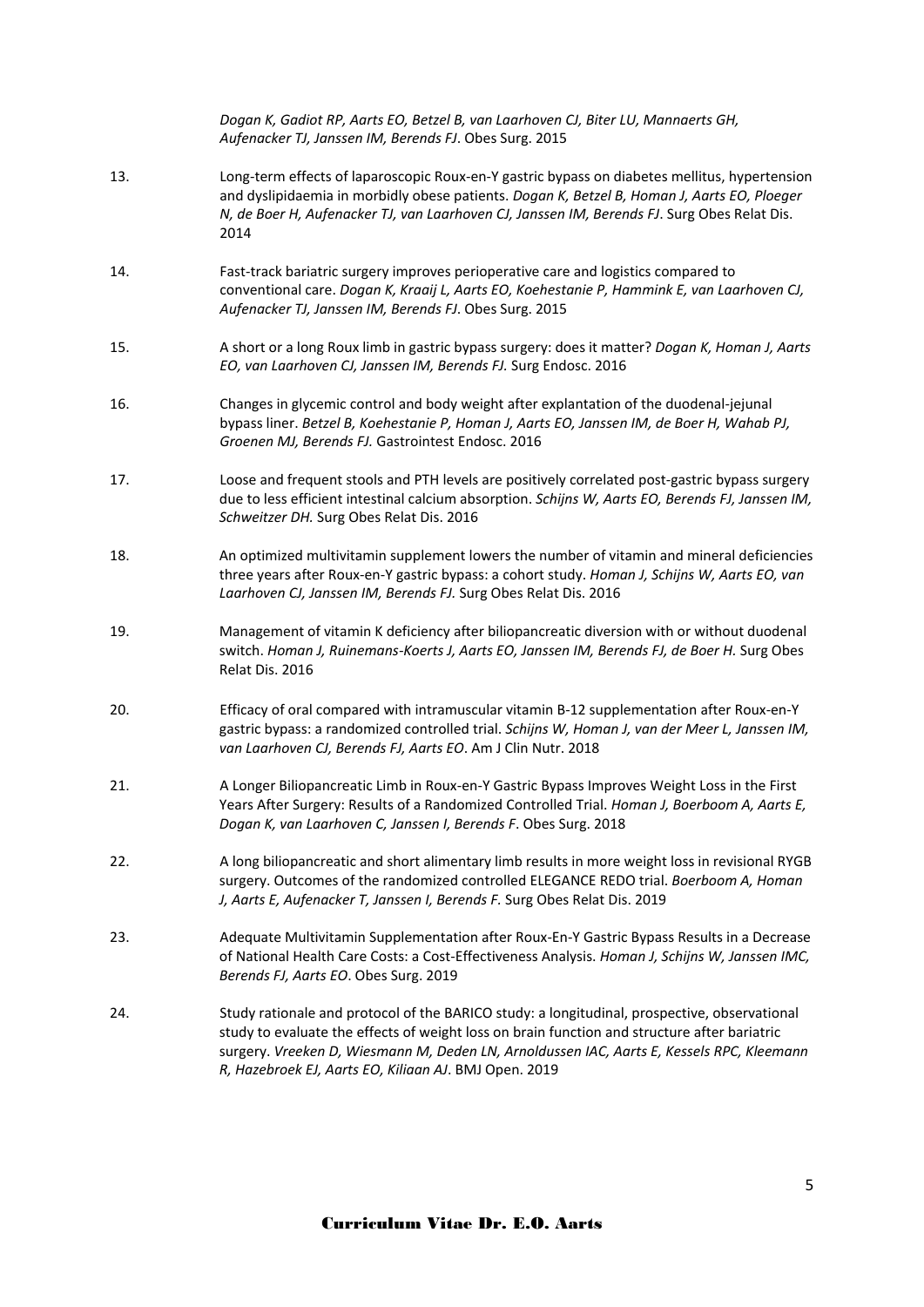| 25. | Clinical follow-up on weight loss, glycemic control, and safety aspects of 24 months of<br>duodenal-jejunal bypass liner implantation. Betzel B, Cooiman MI, Aarts EO, Janssen IMC,<br>Wahab PJ, Groenen MJM, Drenth JPH, Berends FJ. Surg Endosc. 2020                                                                  |
|-----|--------------------------------------------------------------------------------------------------------------------------------------------------------------------------------------------------------------------------------------------------------------------------------------------------------------------------|
| 26. | An Extended Pouch in a Roux-En-Y Gastric Bypass Reduces Weight Regain: 3-Year Results of a<br>Randomized Controlled Trial. Boerboom A, Cooiman M, Aarts E, Aufenacker T, Hazebroek E,<br>Berends F. Obes Surg. 2020                                                                                                      |
| 27. | Genetic Obesity and Bariatric Surgery Outcome in 1014 Patients with Morbid Obesity.<br>Cooiman MI, Kleinendorst L, Aarts EO, Janssen IMC, van Amstel HKP, Blakemore AI, Hazebroek<br>EJ, Meijers-Heijboer HJ, van der Zwaag B, Berends FJ, van Haelst MM. Obes Surg. 2020                                                |
| 28. | Do Specialized Bariatric Multivitamins Lower Deficiencies After Sleeve Gastrectomy? Smelt<br>HJM, van Loon S, Pouwels S, Boer AK, Smulders JF, Aarts EO. Obes Surg. 2020                                                                                                                                                 |
| 29. | The True Story on Deficiencies After Sleeve Gastrectomy: Results of a Double-Blind RCT.<br>Heusschen L, Schijns W, Ploeger N, Deden LN, Hazebroek EJ, Berends FJ, Aarts EO. Obes Surg.<br>2020                                                                                                                           |
| 30. | Safety of Continuous Postoperative Pulse Oximetry Monitoring Without Obstructive Sleep<br>Apnea Screening in > 5000 Patients Undergoing Bariatric Surgery. van Veldhuisen SL, Arslan I,<br>Deden LN, Aarts EO, Hazebroek EJ. Obes Surg. 2020                                                                             |
| 31. | Banding the Pouch with a Non-adjustable Ring as Revisional Procedure in Patients with<br>Insufficient Results After Roux-en-Y Gastric Bypass: Short-term Outcomes of a Multicenter<br>Cohort Study. Boerboom A, Aarts E, Lange V, Plamper A, Rheinwalt K, Linke K, Peterli R,<br>Berends F, Hazebroek E. Obes Surg. 2020 |
| 32. | Obesity affects brain structure and function- rescue by bariatric surgery? Nota MHC, Vreeken<br>D, Wiesmann M, Aarts EO, Hazebroek EJ, Kiliaan AJ. Neurosci Biobehav Rev. 2020                                                                                                                                           |

## Presentations related to Bariatric Surgery

| 1.               | Disappointing results after the LAGB.<br>IFSO 2009, Paris, France<br>Expert Meeting for the Surgery Obesity and Metabolic Disorders Saalfelden 2010<br>Expert Meeting 2010, Duiven, The Netherlands<br>ASMBS 2010 Las Vegas, USA<br>IFSO 2011 Hamburg, Germany |
|------------------|----------------------------------------------------------------------------------------------------------------------------------------------------------------------------------------------------------------------------------------------------------------|
| $\overline{2}$ . | The Endobarrier, a new treatment for T2DM<br>SOFFCO 2011, Lille, France<br>NVE 2011 Noordwijkerhout, The Netherlands<br>IFSO 2016 Rio de Janeiro                                                                                                               |
| 3.               | Access-port fixation on the left pectoral fascia in LAGB.<br>IFSO 2009, Paris, France                                                                                                                                                                          |
| 4.               | Bariatric Surgery: Effects on gonadal hormones, body composition, glucose, lipid and bone<br>metabolism (APOM study).<br>DSMBS 2011, The Netherlands                                                                                                           |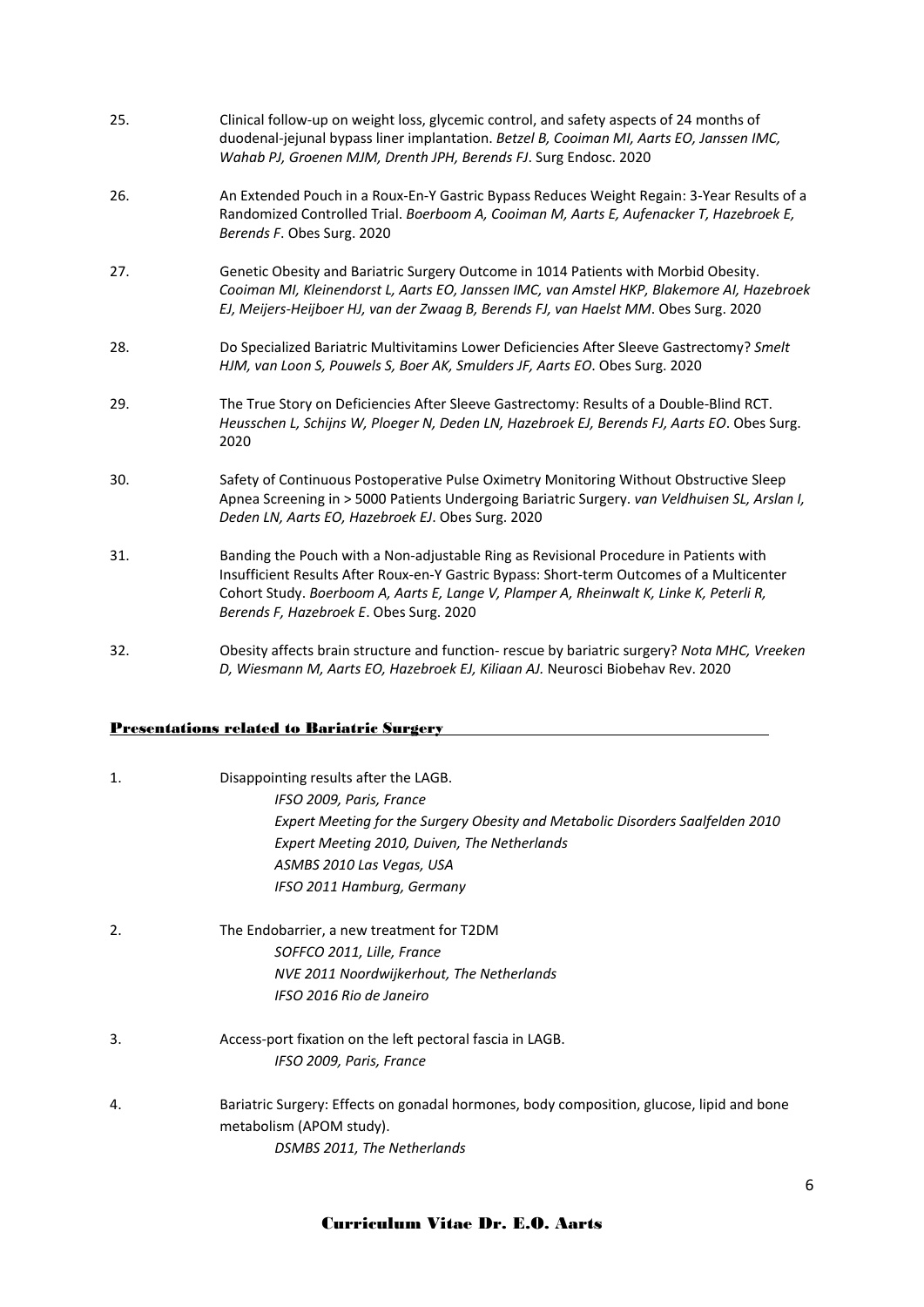|     | NVE 2012, The Netherlands                                                                     |
|-----|-----------------------------------------------------------------------------------------------|
|     | IFSO 2013, Istanbul, Turkey                                                                   |
| 5.  | Calcium, vitamin D and bone density.                                                          |
|     | DABC 2009, The Netherlands                                                                    |
| 6.  | The predictive value of sober C-peptide levels on T2DM outcome after RYGB.                    |
|     | IFSO 2011 Hamburg, Germany.                                                                   |
|     | DSMBS 2013, The Netherlands                                                                   |
|     | IFSO Europe 2014, Brussels, Belgium                                                           |
| 7.  | Nutritional Management of Skeletal Health post bariatric surgery.                             |
|     | ACDC 2009, Washington, USA                                                                    |
| 8.  | Gastric Band removal without additional bariatric surgery, what happens to the patient?       |
|     | DSMBS 2012, The Netherlands                                                                   |
|     | IFSO 2013, Istanbul, Turkey                                                                   |
| 9.  | Deficiencies after bariatric surgery; developing the optimal multivitamin (VITAAL study).     |
|     | Radboud UMC 2011 Nijmegen, The Netherlands                                                    |
|     | NOK 2012, Utrecht, The Netherlands                                                            |
|     | Bariatriecongres 2013 MC Leeuwarden, The Netherlands                                          |
|     | IFSO 2013, Istanbul, Turkey                                                                   |
|     | Expert meeting 2013, The Netherlands                                                          |
|     | Adipositas Symposium 2014, Nordersted, Germany                                                |
|     | SOFFCO 2014, Versailles, France                                                               |
|     | IFSO 2014, Montreal, Canada                                                                   |
|     | Expert Meeting 2015, Lyon, France<br>Dietitian meeting 2015, Noordwijkerhoud, The Netherlands |
|     | IFSO 2015, Vienna, Austria                                                                    |
|     | Frankfurter Meeting 2016, Germany                                                             |
|     | SOFFCO 2018, Lille, France                                                                    |
|     | ASMBS Chicago 2018, USA                                                                       |
|     | Frankfurter Meeting 2018, Germany                                                             |
|     | IFSO-EC 2019, Lyon, France                                                                    |
|     | ASMBS Weekend Chicago 2019                                                                    |
|     | Nordersted 2020                                                                               |
| 10. | Surgical consequences of morbid obesity.                                                      |
|     | Duamutef 2013, Zwolle, The Netherlands                                                        |
| 11. | Experiences with gastrointestinal endoscopic removal of migrated adjustable gastric bands.    |
|     | IFSO 2011 Hamburg, Germany                                                                    |
| 12. | Weight regain after bariatric surgery.                                                        |
|     | Expert meeting 2013, The Netherlands                                                          |
| 13. | B-cell mass imaging                                                                           |
|     |                                                                                               |